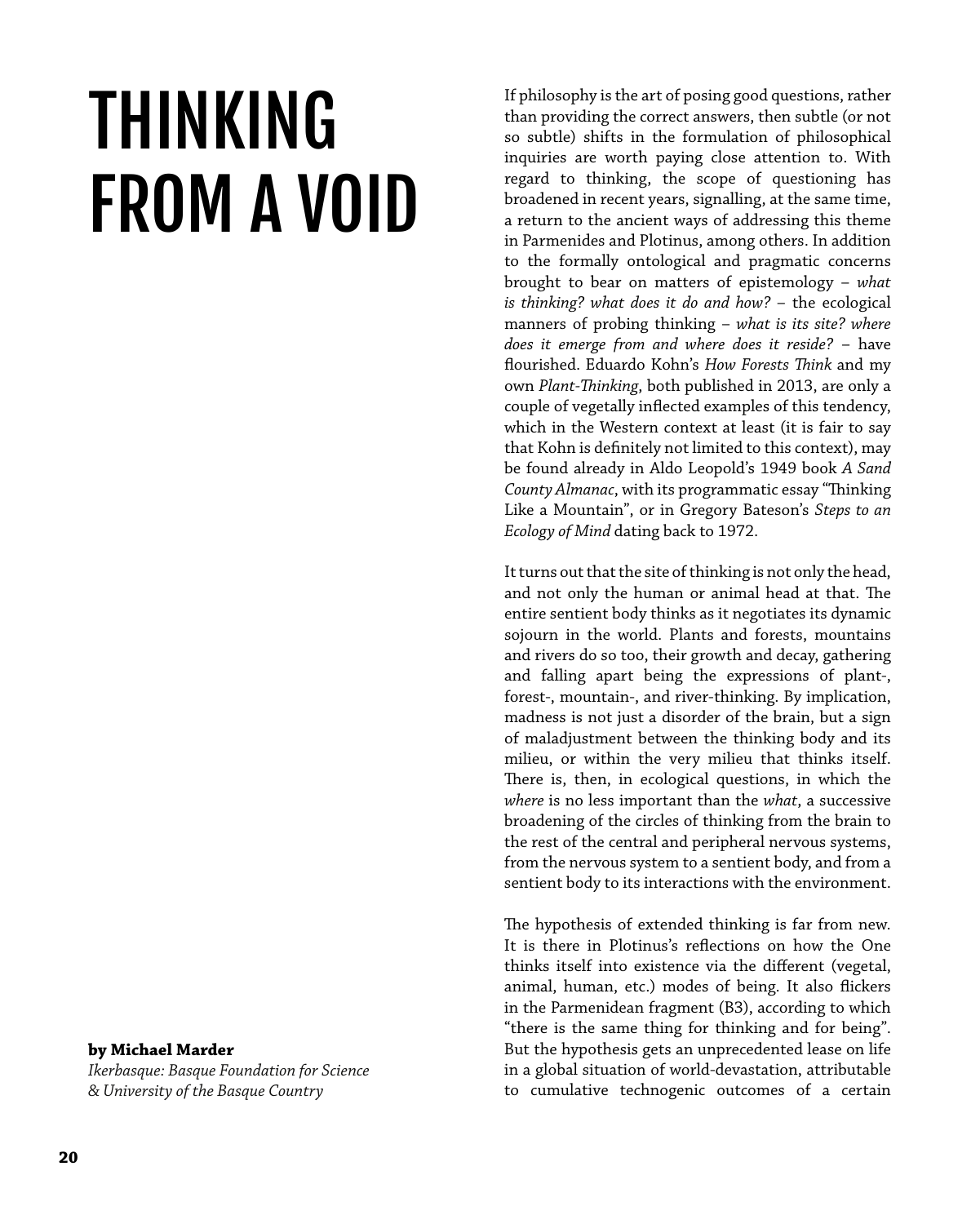historically and culturally specific practice of human thinking. World-devastation – the desertification of the world – the world's becoming-void: does this multifaceted process not complete the circle of abstraction that, having emerged from the void in the form of thought, drags existence itself into the void?

### IT TURNS OUT THAT THE SITE OF THINKING IS NOT ONLY THE HEAD, AND NOT ONLY THE HUMAN OR ANIMAL HEAD AT THAT

In this brief text, I want to tarry with the void, whence a strand of thinking that, having quickly become dominant, actually devastates the world emerges. I want to do so not with my mind on a default setting of automatic rejection, but, precisely, thinkingly, exploring the whereabouts of this strange thing that precludes every *where.* Because, curiously, while much of what goes under the name of thinking (including the algorithmic or computational paradigms, AI, game theory, and so forth) is voiding, the void itself has not been thought – whether as a result of having been unconsciously omitted from the domain of thinking, or as a result of having been substantivized and domesticated, or, again, having been rendered ungraspable, ineffable, and ultimately unthinkable.

To recap: we have, on the one hand, the expansion of thinking and of the proper site of thinking to the body and to the milieu, and, on the other, contraction to a void, which, nonetheless, rapidly expands, swallowing up the world or recasting the world in its own image. Perhaps, though, the two hands or sides pertain to the same phenomenon of thinking-as-voiding, except that in the first case it is congruent with the void of things, of matter and the environment, while in the second it militates against them. We ought to think through thinking-as-voiding against the backdrop of this opposition *and* co-belonging.

The power of abstraction voids (nullifies) finer differences that consequently evade the cognitive apparatus. Algorithmic translation commits reality to numbers that are but the means of the void. Death and pure negativity give us an existential foretaste of the void. An anthropogenically induced sixth mass extinction massifies death at the expense of life itself and its irreducible diversity. The growing desert is the void ecologically substantialized or hypostatized; as I have written elsewhere, more than a particular ecosystem, "the desert is a state of mind cast over the earth," the earth reshaped on the model of the barren abstractions of thinking. In its dominant (I would venture to say *hegemonic*) configuration, thinking has been the relentless conversion of the void of thought into an actual void in the world, into a world void of the world, the void of the world. To riff on Parmenides, it becomes increasingly apparent that at the end of the current path of devastation "there *will be* the same thing for thinking and for being." The same thing: next to nothing.

The site or the non-site of thinking affects everything thinking does and doesn't do. That thinking can think everything and everywhere – a quasi-magical ability that philosophers interpret in terms of its universality – is due to its genetic ties to the void, in the face of

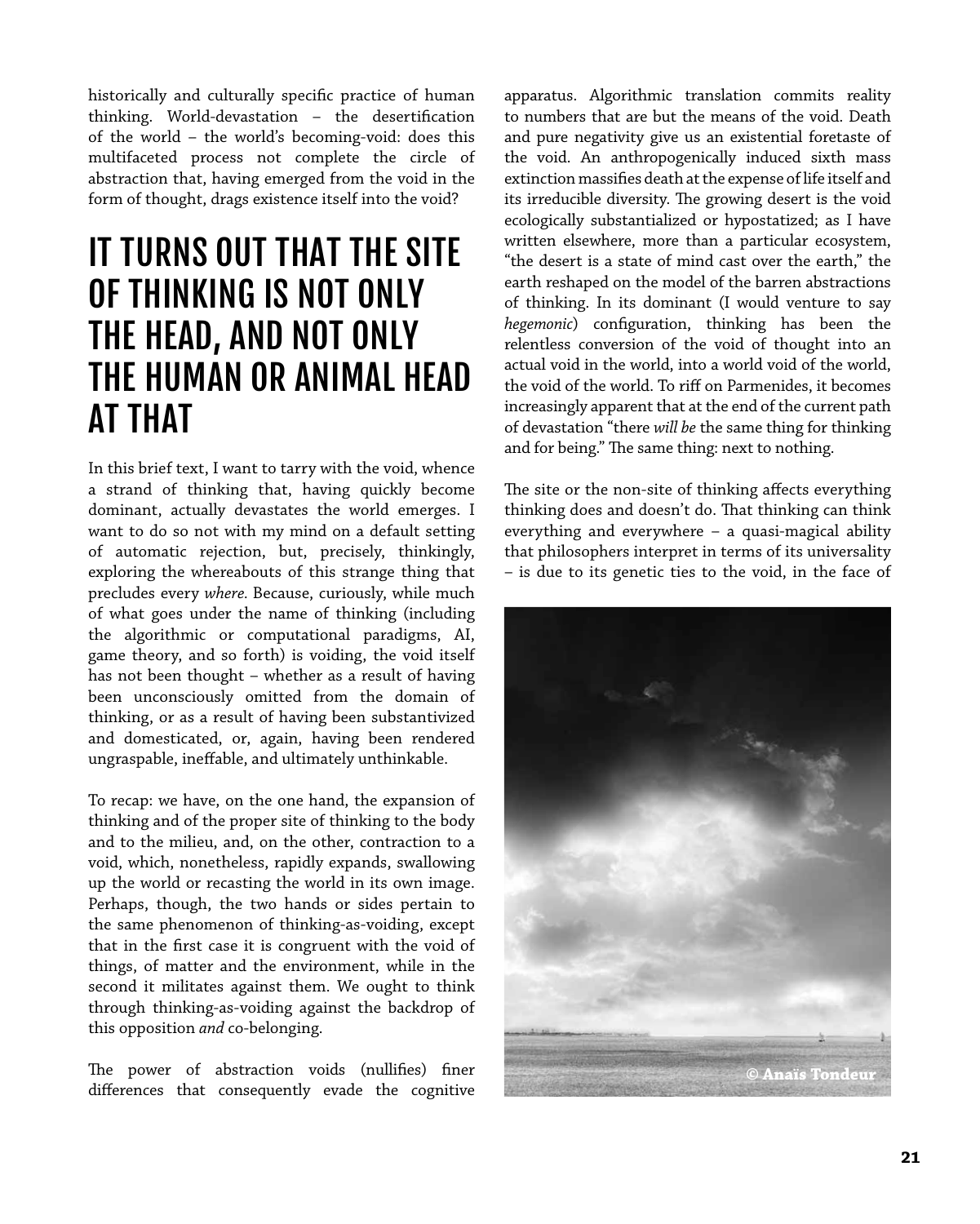which every *where* and every *thing* are equal in their potential nothingness. The thinking of the void is thinking with the *minus* sign, whereas that of an extended, ecological or eco-phenomenological variety is thinking with the *plus* sign: the one emanates from and makes grow a black hole, in which that which is thought is lost; the other irrupts from the plenitude of existence that thinks and that is all the more vibrant the more synergic connections it creates. Still, the void (above all, the void of thinking, or thinking as voiding, within limits) is indispensable even for ecological thought. It is this indispensability that thinking needs to rediscover behind the covers of abstraction, negativity, death (singular and massified), the desert, and the abyss.

\*\*\*

The void is classically defined through its nonoccupation by bodies, which does not prevent it from accommodating things of a non-bodily kind, such as relations (*versus* parties to a relation). In Antiquity, the notion of the void (*kenon:* a substantive form drawn from the adjective *kenos*, "empty") was treated on a par with place and space, as Pseudo-Plutarch relates: "The Stoics and Epicureans make a place, a void, and a space to differ. A void is that which is empty of any thing that may be called a body; place is that which is possessed by a body; a space that which is partly filled with a body, as a cask with wine" (Ps. Plut. *Plac.* 1.20). What is the emptiness of the void that does not fit the orders of empty space and empty places? There are no possible intersections between the void and things – particularly, things of a bodily type – by contrast to a completely inhabited place or an incompletely filled space. The *horror vacui* or *kenophobia* it awakens in us goes hand in hand with our attachment to the total continuity and contiguity of existence, the attachment to absolute attachment without breaks, ruptures, gaps, the *diastemata* of the Atomists. A similar reaction on the philosophical plane prompts Aristotle in Book IV of his *Physics* to conclude that "the void with the independent existence that some assign to it is not [*ouk esti kenon*]" (214b12).

The void *is not*; yet the void *is*, inasmuch as it exists in thought and, moreover, exists with the necessary determinations and discernments, distinguishing it from space and place. It is, likewise, as the uncanny *whence* of thinking. One can argue, in the manner of Edward S. Casey in *The Fate of Place*, that, if it is determinable and discernible, the void is no longer "a strict void". But, I ask, does the void need to coincide with itself, to follow strictly the self-identity of its concept? Truly self-consistent, the void is void of itself. Thinking might be this very non-coincidence with itself of the void, reverberating in the disquietude of questioning and particularly in philosophical questions, such as *Why is there something, rather than nothing?* And questioning is only one form of the void's nonself-coincidence, which makes itself known wherever there are relations, those dynamic structures of the one tentatively stretching toward the other. If voiding didn't operate in the forms of human and nonhuman thinking, neither existence nor relationality would have enough breathing room; they would not be not airy enough to breathe with their intended and extended meanings. Hence, my earlier contention that ecological thought, which has situated the mind in the whole body and the mind-body unit in the environment, cannot get by without the void of thinking.

# THE ISSUE IS NOT WHETHER BUT HOW EACH BEING SURFACES FROM THE VOID, KEEPS ITS RELATION OR NON-RELATION TO IT, VOIDS, AND THUS THINKS

Death and the abyss it stands for in Hegel's or Heidegger's philosophy and, later on, in existentialism is an obvious expression of the void. It looms large over the horizon of world-devastation. But how does the void bear on life, from its very beginning? Instead of death, let's take the example – which is, certainly, much more than an example – of birth. In the case of mammalian births, the event is not complete until the umbilical cord is cut, physically confirming the newborn's separation from the mother. The cut is not spatial, even though it is *also* that, and it does not belong to a place; it is an instantiation of the void, which need not be something purely abstract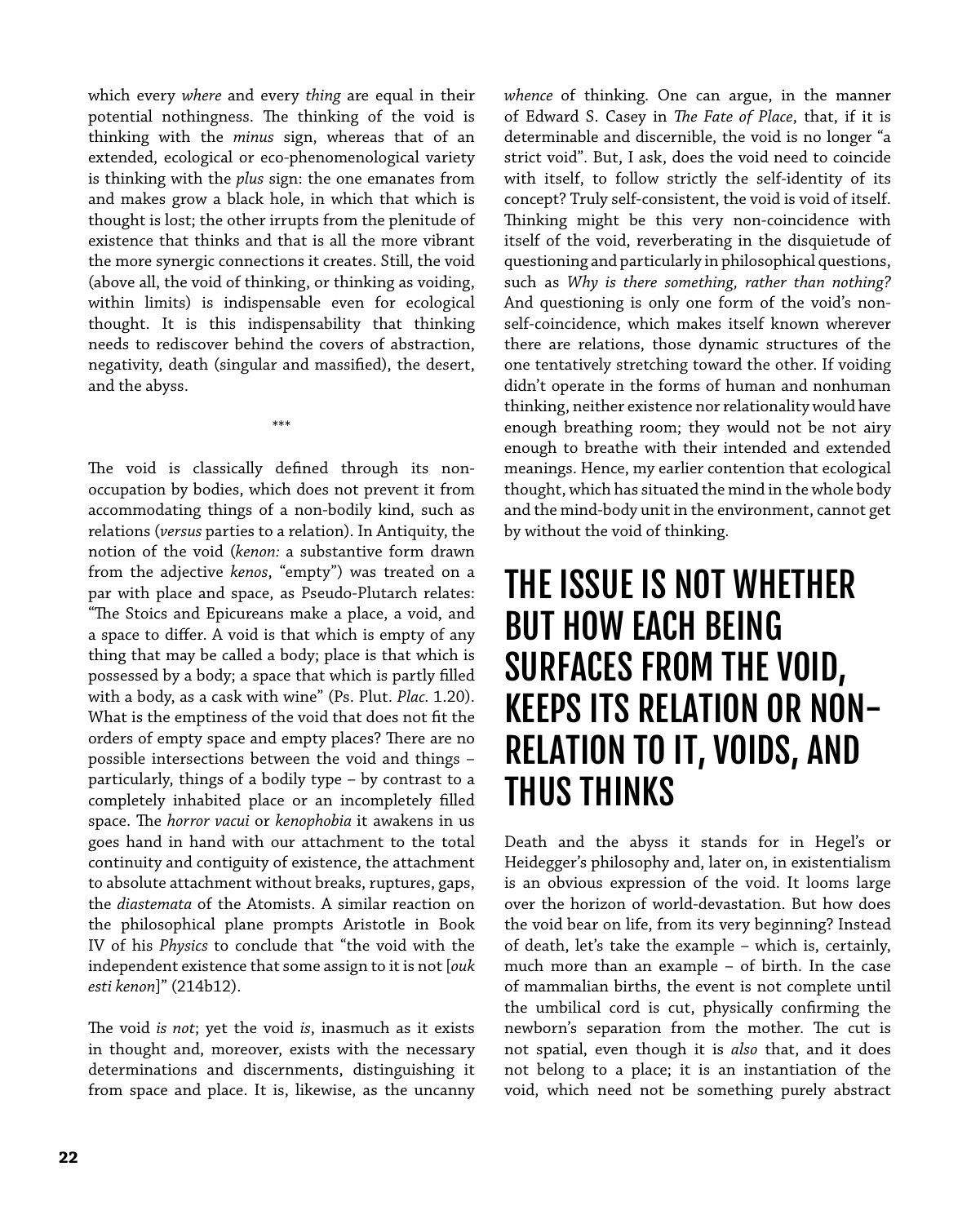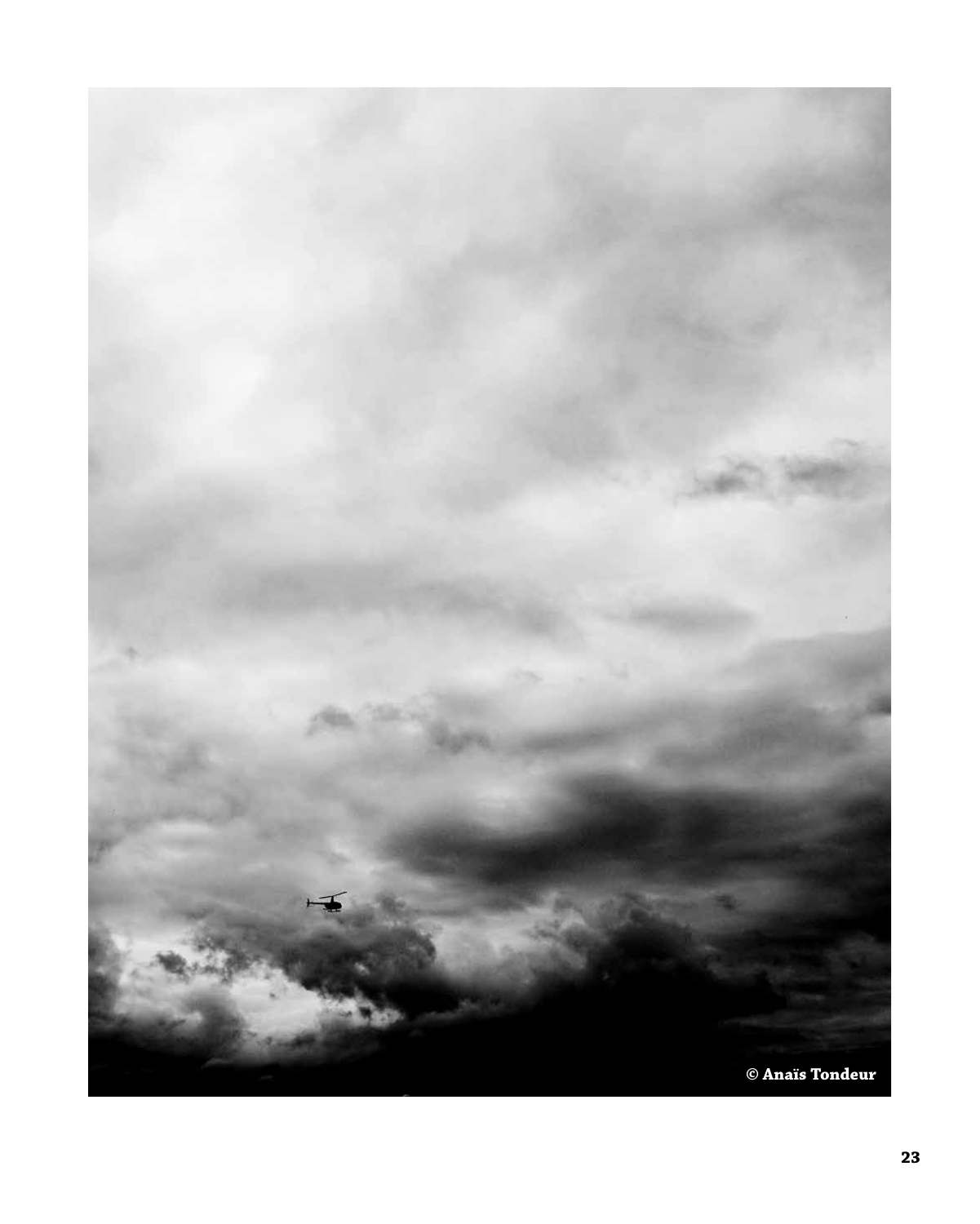(in fact, abstraction is only one of its masks). While, according to the classical definition, the void is "empty of any thing which may be called a body", it infiltrates bodily and material reality, or, better, this reality is interspersed with the void. (Those who subscribe to a view, according to which the mind is not split from the body, would have to agree that the mind's life must be interspersed with the void to the same degree as the life of the body, which is not set apart from the mind.) The newborn, whose umbilical cord is cut, begins breathing by herself, relating to atmospheric otherness without the mediation of the placenta, or with the vegetal world for a planetary placenta, as Luce Irigaray has put it in her recent works. Not yet thinking, breathing across the void is the physiological foundation of thinking, taken in a sense broader than cognitive activity. Or, more precisely, it is the cornerstone of mammalian thinking, which has little to do with cerebral structures of the mammalian brain.

In Hannah Arendt's writings as well, the event of birth is a bodily and social expression of the void. For her, action, which is not to be conflated with labour or work, is the site of thinking. As she puts it in *The Human Condition*, "action has the closest connection with the human condition of natality; the new beginning inherent in birth can make itself felt in the world only because the newcomer possesses the capacity of beginning something anew, of acting. In this sense of initiative, an element of action, and therefore of natality, is inherent in all human activities". The freedom of a new beginning at birth is indebted to the void that overshadows all particular questions of origins, such as into which family, class, culture, epoch a child is born. That this beginning "can make itself felt in the world" is a reverberation of the void. Natality, for its part, includes alongside biological birth the political birth of a subject, a coming-together of newcomers in word and deed (that is to say, in *logos*). The beginning of thinking, where and when the first bio-physiological beginning is rebegun, circles back to the void, guaranteeing the novelty and freedom of action.

If, within bodily reality, birth is in touch with the void, then what happens to those living beings who are not born, but, for instance, germinate, like plants? Does the uninterrupted continuity of vegetal growth, the rootedness in place of a tree, a shrub, or a flower, preclude its voiding and, therefore, thinking? Consider



the throw of seeds, spores, or pollen, the phenomena of dehiscence or splitting – at times explosive and rather dramatic – that release parts of plants into the world. The void shines (or darkens) through the movement of detachment from the mother plant, which, on its obverse, is the movement of relating to the atmosphere and the earth, to other plants, pollinating insects, and seed-spreading animals. Consider, further, the connection of nature to birth via the Latin *natura*, derived from *nato* – the past participle of *nascere*, to be born. Nature is the birth and continual birthing of everything and everyone, a continuous arising from and return to the discontinuity of the void. The issue is not *whether* but *how* each being surfaces from the void, keeps its relation or non-relation to it, voids, and thus thinks.

\*\*\*

The futile and protracted standoff between materialist and idealist schools of thought blinded philosophers in the West to the joint, if also internally differentiated, provenance of matter and consciousness from the void. One of the void's material signatures is the makeup of atoms that consist mostly of empty space (ninety-nine